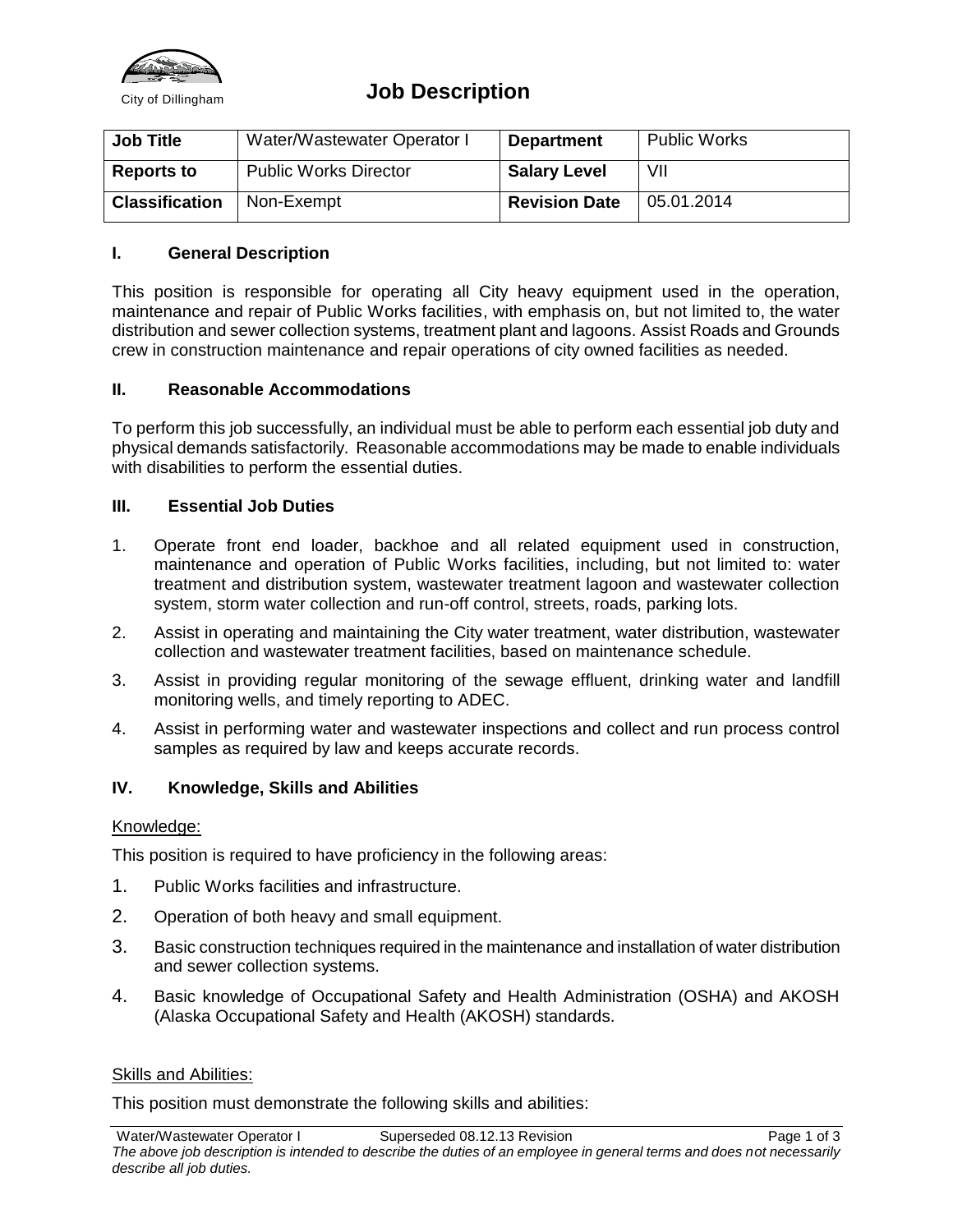

# **City of Dillingham Job Description**

- 1. Ability to learn basic water chemistry and perform basic algebraic and geometric formulas used in the water and wastewater field.
- 2. Ability to identify and troubleshoot operational problems.
- 3. Knowledge in Electrical Mechanical apparatus and switching mechanisms, 3-phase pumps, maintenance background for sewer lagoons, lift stations, and treatment plants, high-pressure cleanout equipment, and the service of storm drain systems.
- 4. Interact with the public in a courteous, helpful and professional manner.
- 5. Work with co-workers, outside agencies, and vendors in a professional manner.

## **V. Work Environment and Physical Effort**

This position is a physically strenuous and demanding job, requiring lifting, pulling and managing heavy equipment and objects. This position works in all weather, and must be prepared for both extreme heat and cold. This position must ensure that all activities are completed in a safe and efficient way.

The employee must regularly lift and/or move up to 10 pounds, frequently lift and/or move up to 25 pounds, and occasionally lift and/or move up to 50 pounds. Specific vision abilities required by this job include close vision, distance vision, color vision, peripheral vision, depth perception, and the ability to adjust focus.

This position may at times be exposed to dangerous and/or toxic substances and must take necessary precautions to protect eyes, nose and skin from irritation and infection.

## **VI. Education and/or Experience**

## Education:

1. High school diploma or General Equivalency Degree (GED).

## Experience:

- 1. Experience in water distribution and wastewater field is extremely helpful.
- 2. Some experience with electrical motors and mechanical controls is helpful.
- 3. Must become certified in water and wastewater within one year of employment.

## **VII. Certifications and Training**

- 1. A valid Alaska driver's license with CDL endorsement.
- 2. 40 hour HAZWOPER with annual refresher course.
- 3. Confined space entry.
- 4. Water Treatment and/or Distribution, Level I Provisional within 12 months of hire.
- 5. Wastewater Treatment and/or Collection, Level I Provisional within 12 months of hire.
- 6. Basic first aid / CPR training